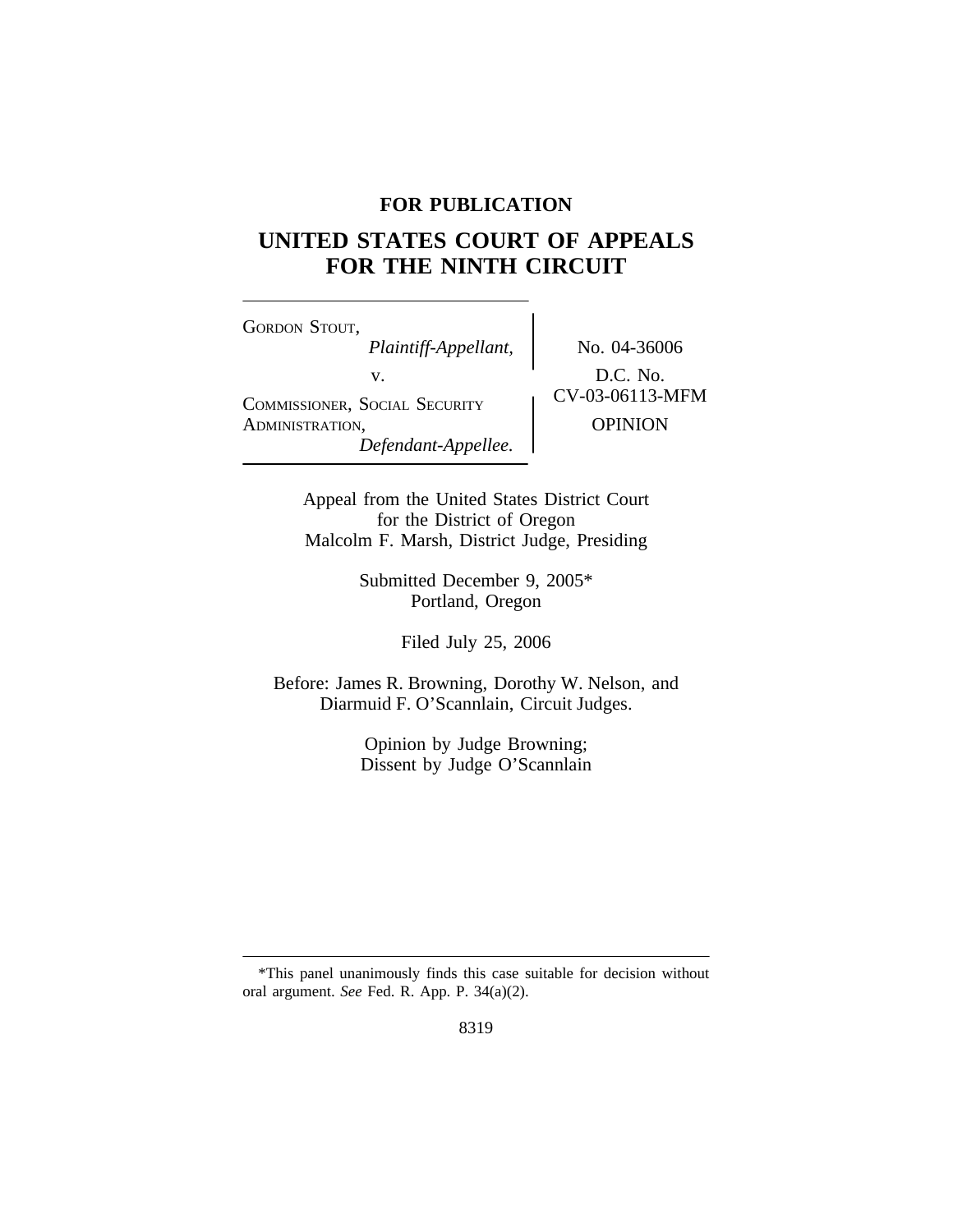# **COUNSEL**

Alan S. Graf and Kimberly K. Tucker, Alan Stuart Graf, P.C., Portland, Oregon, for the appellant.

Robert D. McCallum, Jr., Assistant Attorney General, United States Department of Justice, Washington D.C.; Karin J. Immergut, United States Attorney, and Craig J. Casey, Assistant United States Attorney, United States Attorney's Office, Portland, Oregon; and Vikash Chhagan, Acting Regional Chief Counsel, Region X, and L. Jamala Edwards, Assistant Regional Counsel, Social Security Administration, Office of the General Counsel, Seattle, Washington, for the appellee.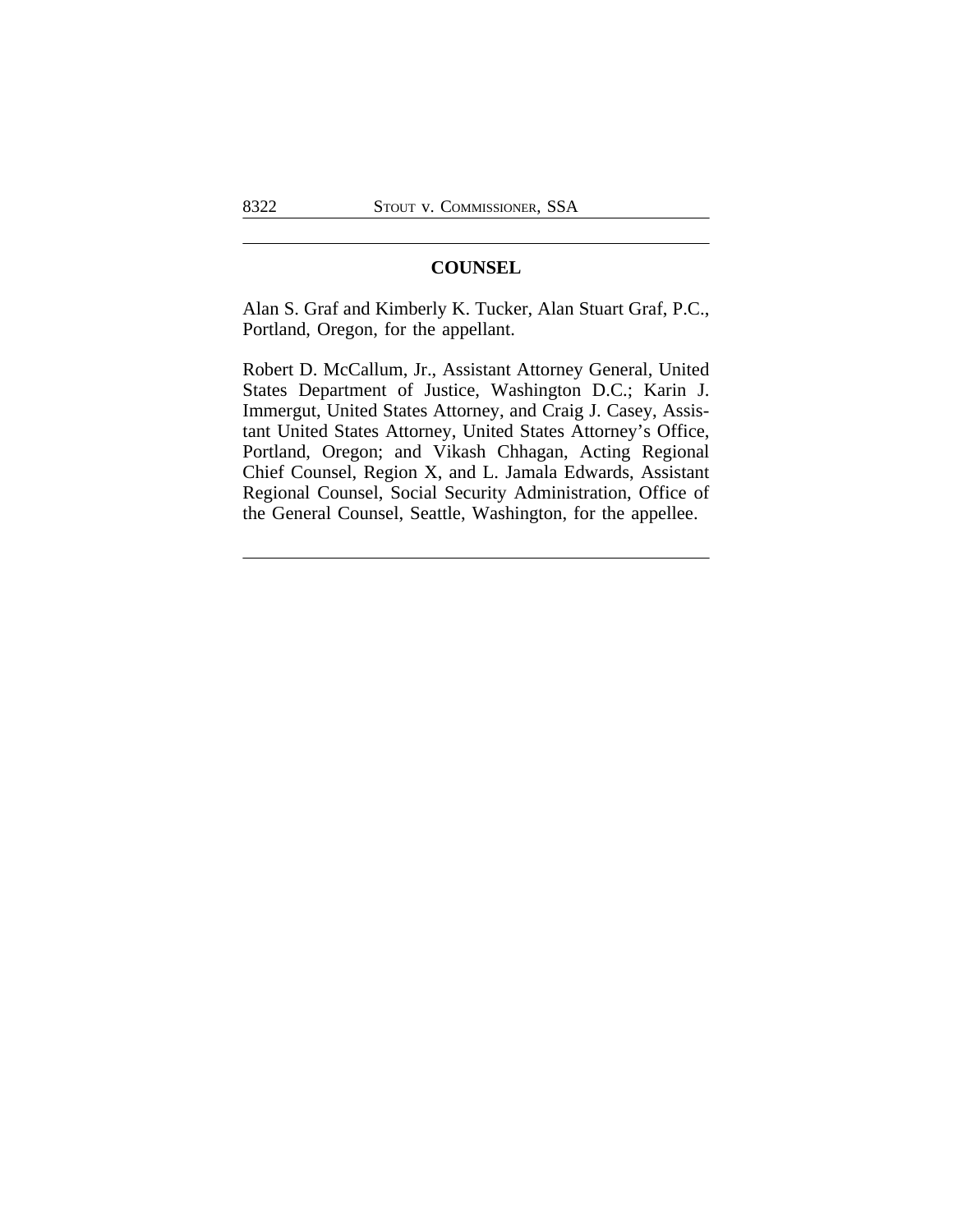#### **OPINION**

#### BROWNING, Circuit Judge:

Gordon Stout appeals the district court's judgment affirming the Social Security Commissioner's ("Commissioner") denial of his applications for Disability Insurance Benefits ("DIB") and Supplemental Security Income ("SSI") under Titles II and XVI, respectively, of the Social Security Act. Stout contends the Administrative Law Judge ("ALJ") improperly disregarded lay testimony regarding his inability to work.**<sup>1</sup>** We have jurisdiction under 28 U.S.C. § 1291. Because the ALJ failed to discuss competent lay witness testimony favorable to Stout, we reverse the district court's judgment and remand.

**I**

Stout filed his current claims for DIB and SSI in February 2000, alleging disability primarily due to back and mental impairments with an onset date of April 18, 1997. The Social Security Administration denied these claims initially and upon reconsideration. Stout requested a hearing.

At his hearing in February 2002, Stout's sister, Udena Stout ("Udena"), testified that Stout's impairments negatively affect his ability to work. Additionally, the ALJ received into evidence a letter from Stout's brother-in-law, Jay Vasquez, with whom Stout worked for approximately fifteen years. Similar to Udena's testimony, Vasquez described Stout's inability to work without certain accommodations. During a supplemental hearing in March 2002, a vocational expert ("VE") testified. In response to the ALJ's hypothetical, the VE opined that Stout could perform one of his previous jobs and other jobs in the national economy.

**<sup>1</sup>**By memorandum disposition filed herewith, we affirm the district court's judgment as to all other issues Stout raises on appeal.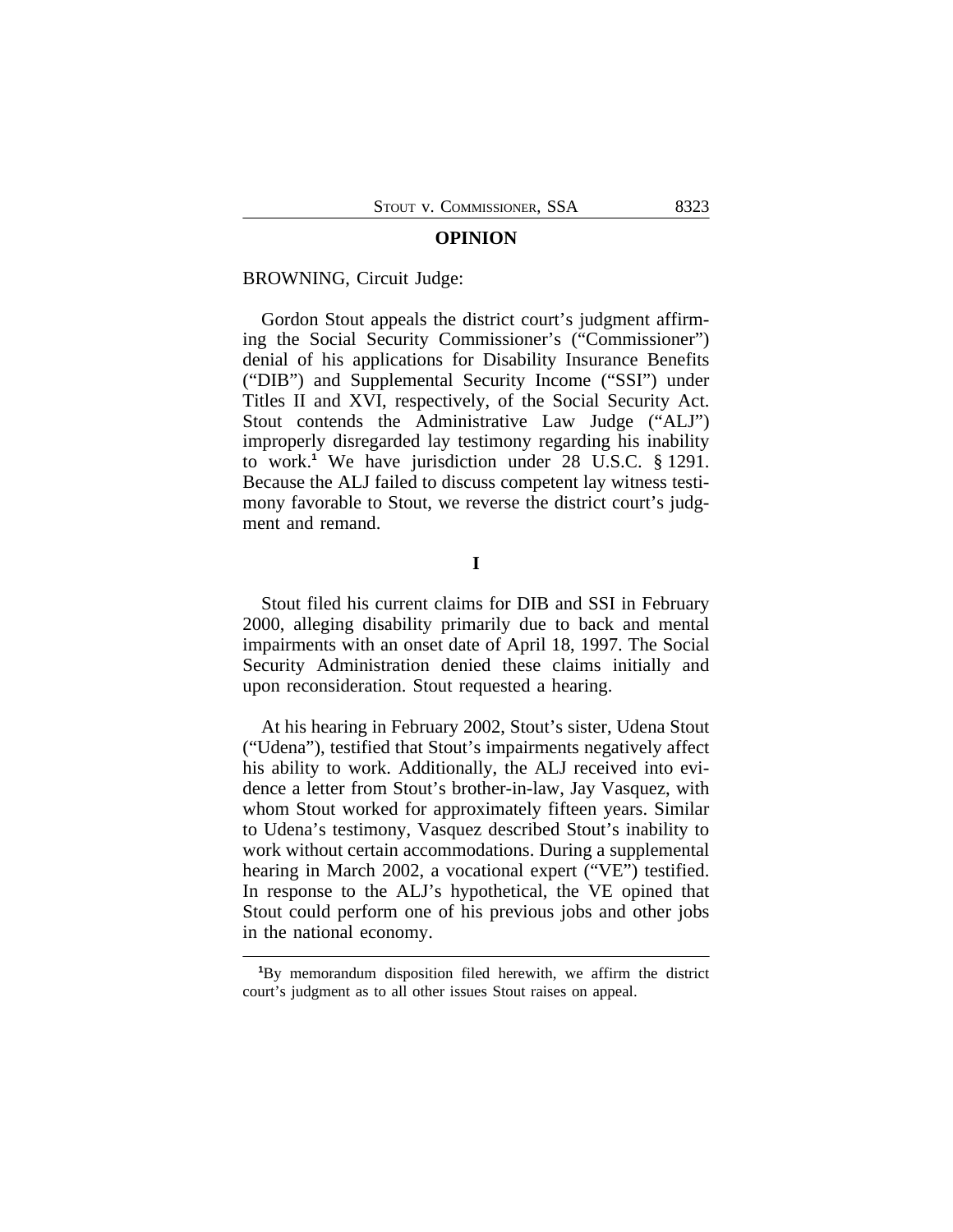In his decision, the ALJ found Stout able to perform his past relevant work as a vine pruner and, therefore, not disabled within the meaning of the Social Security Act. The Appeals Council denied Stout's request for review, making the ALJ's decision the Commissioner's final decision. *See* 20 C.F.R. § 404.981. Stout sought judicial review in the United States District Court for the District of Oregon, which affirmed the Commissioner's decision. Stout timely appeals.

# **II**

We review de novo the district court's affirmance of the Commissioner's final decision. *Webb v. Barnhart*, 433 F.3d 683, 685-86 (9th Cir. 2005). We will uphold the Commissioner's denial of benefits if the Commissioner applied the correct legal standards and substantial evidence supports the decision. *Id*. at 686.

## **III**

#### **A**

To medically qualify for benefits under the Social Security Act, a claimant must establish "the inability to engage in any substantial gainful activity by reason of any medically determinable physical or mental impairment . . . which has lasted or can be expected to last for a continuous period of not less than 12 months." 42 U.S.C.  $\S$  423(d)(1)(A). In assessing whether a claimant is disabled, the ALJ follows a five-step, sequential evaluation process:

Step one: Is the claimant presently engaged in substantial gainful activity? If so, the claimant is not disabled. If not, proceed to step two.

Step two: Is the claimant's alleged impairment sufficiently severe to limit his or her ability to work? If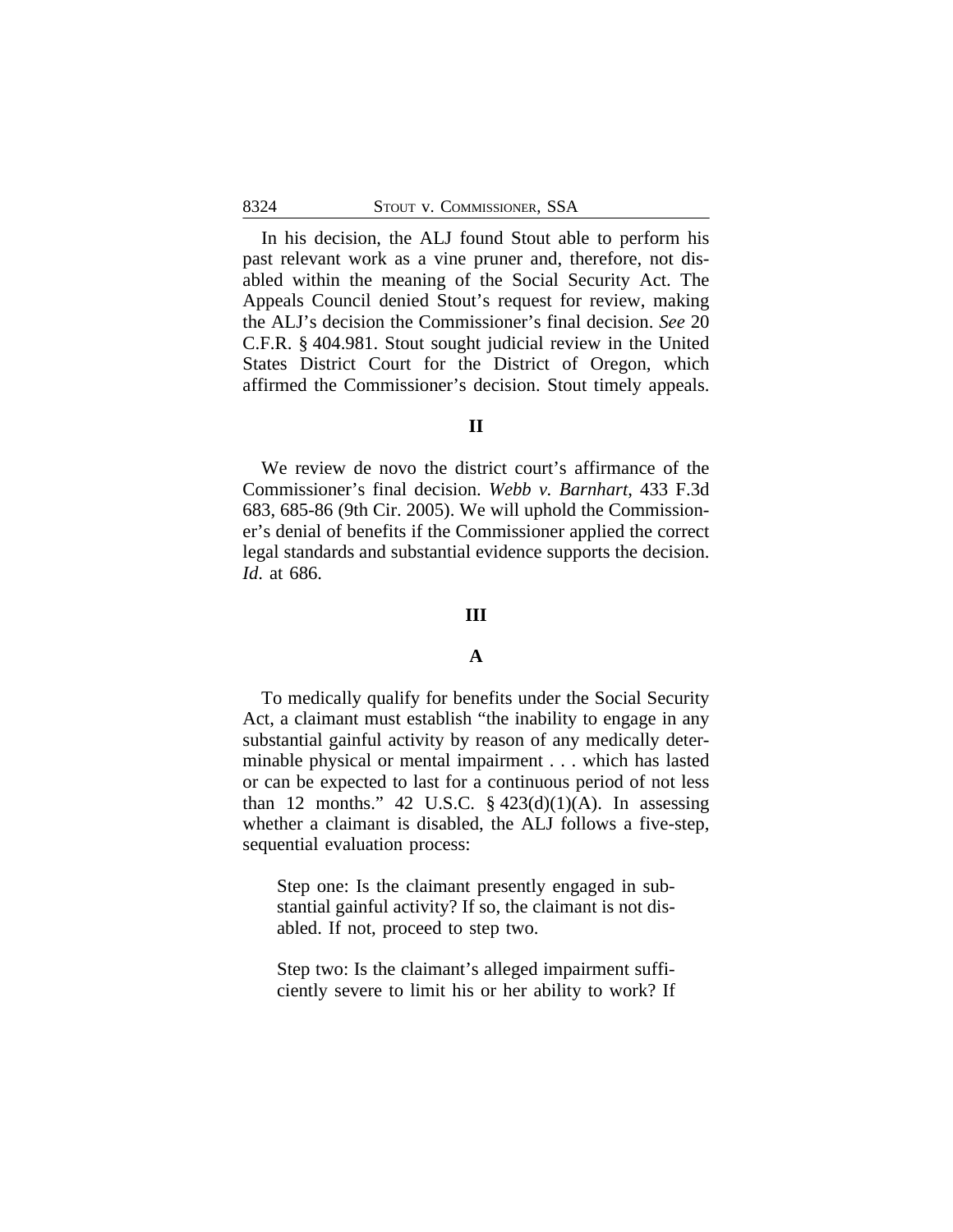so, proceed to step three. If not, the claimant is not disabled.

Step three: Does the claimant's impairment, or combination of impairments, meet or equal an impairment listed in 20 C.F.R., pt. 404, subpt. P, app. 1? If so, the claimant is disabled. If not, proceed to step four.

Step four: Does the claimant possess the residual functional capacity ("RFC") to perform his or her past relevant work? If so, the claimant is not disabled. If not, proceed to step five.

Step five: Does the claimant's RFC, when considered with the claimant's age, education, and work experience, allow him or her to adjust to other work that exists in significant numbers in the national economy? If so, the claimant is not disabled. If not, the claimant is disabled.

*See* 20 C.F.R. §§ 404.1520, 416.920.

## **B**

On appeal, Stout challenges the ALJ's findings at steps four and five.**<sup>2</sup>** At step four, the ALJ determined Stout's RFC—the most Stout could still do despite his limitations. *See* 20 C.F.R. §§ 404.1545, 416.945. Finding that Stout had various physical restrictions and a limited capacity for teamwork and required non-complex, "two to three step tasks which are fairly repetitive," the ALJ concluded Stout could "perform a wide range of light unskilled work, and the inclusive sedentary level work." *See* 20 C.F.R. §§ 404.1567(a) & (b), 416.967(a) & (b).

**<sup>2</sup>**Though the ALJ made no specific finding regarding step five, his decision notes the VE's testimony about other work in the national economy that a person with Stout's RFC and vocational characteristics could perform.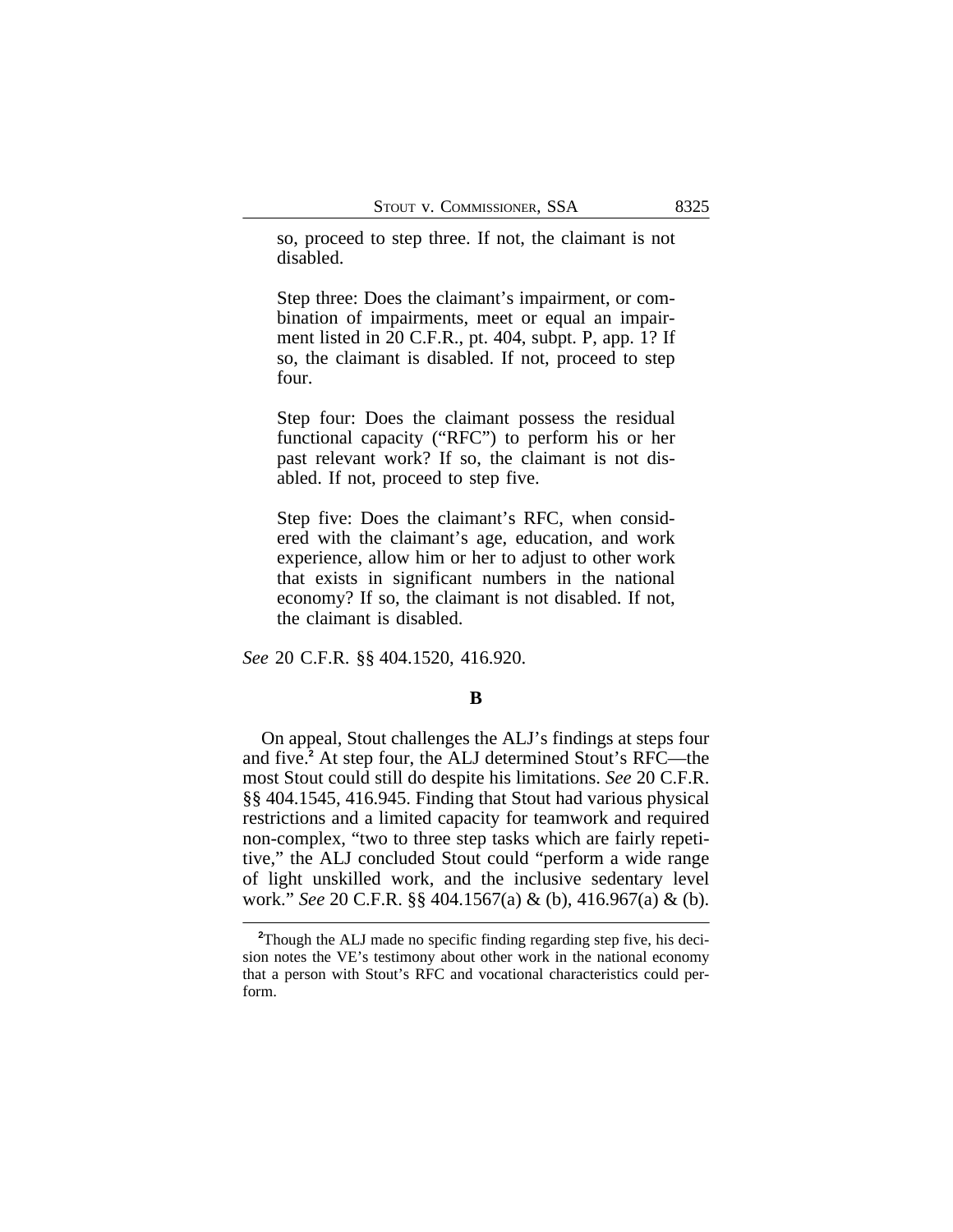Based upon Stout's RFC and the VE's testimony, the ALJ found Stout able to perform his past relevant work as a vine pruner. Consequently, the ALJ concluded Stout was not disabled within the meaning of the Social Security Act. *See* 20 C.F.R.  $\S$ § 404.1560(b)(3) ("If we find that you have the [RFC] to do your past relevant work, we will determine that you can still do your past work and are not disabled."), 416.960(b)(3) (same).

Stout contends the ALJ erred in finding he could perform his past relevant work and other work in the national economy. Specifically, he argues the ALJ erred in rejecting without comment the lay witness testimony of his sister, Udena, and brother-in-law, Jay Vasquez. The Commissioner concedes error but argues it was harmless. We disagree.

**C**

**[1]** In determining whether a claimant is disabled, an ALJ must consider lay witness testimony concerning a claimant's ability to work. *See Dodrill v. Shalala*, 12 F.3d 915, 919 (9th Cir. 1993); 20 C.F.R. §§ 404.1513(d)(4) & (e), 416.913(d)(4) & (e). Indeed, "lay testimony as to a claimant's symptoms or how an impairment affects ability to work *is* competent evidence . . . and therefore *cannot* be disregarded without comment." *Nguyen v. Chater*, 100 F.3d 1462, 1467 (9th Cir. 1996) (citations omitted). Consequently, "[i]f the ALJ wishes to discount the testimony of lay witnesses, he must give reasons that are germane to each witness." *Dodrill*, 12 F.3d at 919; *see also Lewis v. Apfel*, 236 F.3d 503, 511 ("Lay testimony as to a claimant's symptoms is competent evidence that an ALJ must take into account, unless he or she expressly determines to disregard such testimony and gives reasons germane to each witness for doing so." (citations omitted)).

**[2]** Here, the ALJ was required to consider and comment upon the uncontradicted lay testimony, as it concerned how Stout's impairments impact his ability to work. Both Udena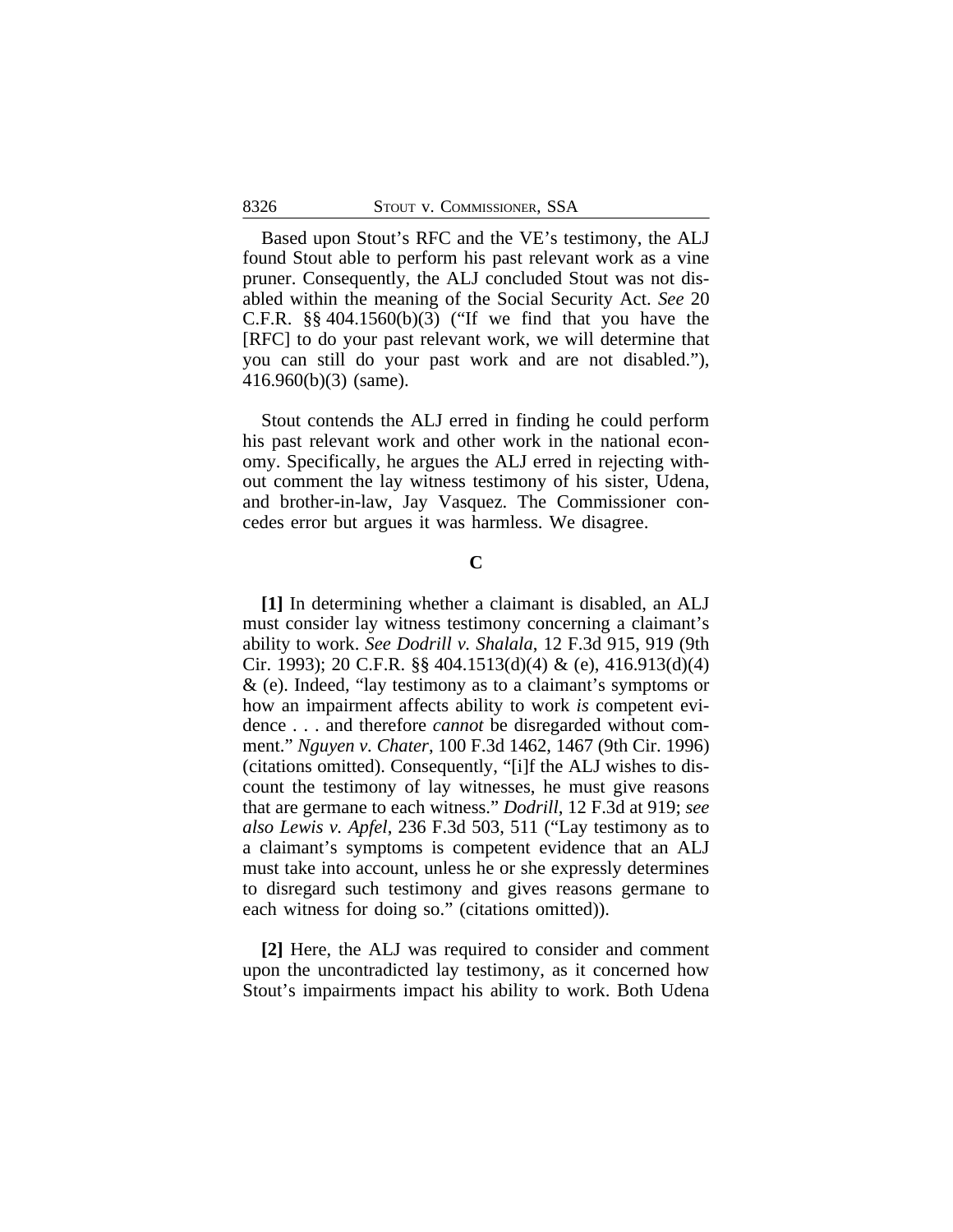STOUT V. COMMISSIONER, SSA 8327

and Vasquez testified, consistent with medical evidence, about Stout's inability to deal with the demands of work. After explaining Stout has "problems" accomplishing even simple tasks, Vasquez, who worked with Stout for fifteen years as both his boss and co-worker, provided the following example: "I would have [Stout] clean out the tool trailer and ask him to label nails, nuts, bolts, and screws. Ten minutes later I would come back and he would be throwing things on the ground, becoming frustrated with the simplest of tasks." Similarly, Udena testified that simple, monotonous tasks "easily frustrate[ ]" Stout, so much so that, "when something doesn't go just right[,] . . . he goes into a rage, blindly throwing things and self-destruction [sic]."

**[3]** Moreover, both witnesses explained Stout's uncommon need for supervision to perform uncomplicated tasks. For instance, Udena testified that for Stout to "keep focused on the job at hand," someone must "watch over him." While she stated Stout "could handle" simple jobs, such as "pick[ing] up stuff in the yard," she further clarified why he needs supervision to accomplish such jobs: "Mentally he would tend to stray [from] what he's supposed to be doing, find interest in other things, wander off, and probably explore the area." Likewise, Vasquez stated that, for Stout to accomplish even "menial labor," he requires "constant supervision."

**[4]** Although the VE specifically testified that a need for literal, constant supervision would not be acceptable in competitive employment, save for one passing reference to Udena's testimony about Stout's general self-destructive behaviors, the ALJ's decision wholly fails to mention Udena's or Vasquez's testimony about how Stout's impairments affect his ability to work. Therefore, the ALJ erred. *See Nguyen*, 100 F.3d at 1467.

## **D**

Conceding the ALJ's silent disregard of the lay testimony contravenes our case law and the controlling regulations, the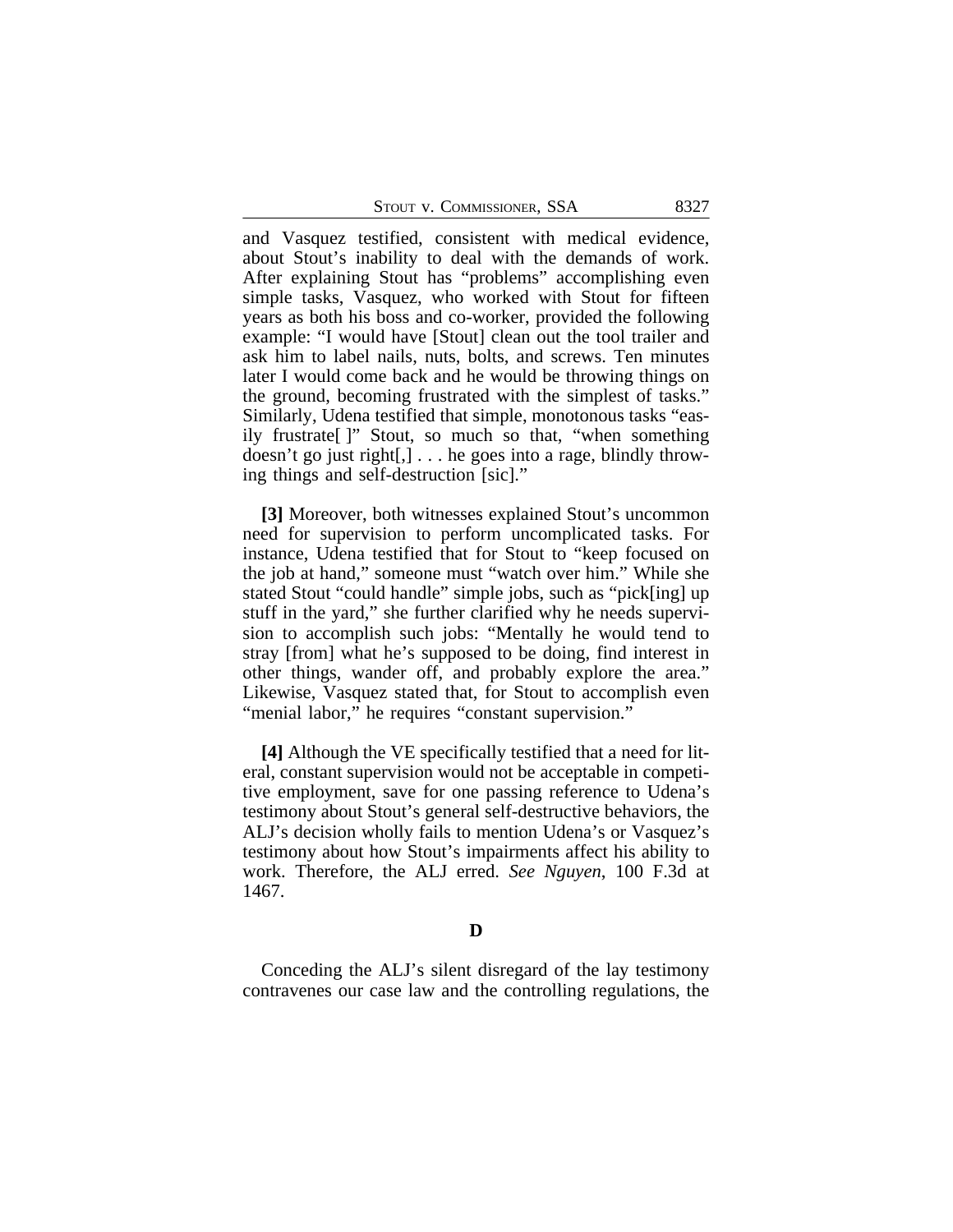Commissioner requests we disregard the error as harmless. The Commissioner's argument echoes, if not recites verbatim, the district court's harmless error analysis, which it began by reasoning that Udena's testimony "suggests [Stout] has always had intellectual deficits, depression, and episodes of self-destructive behavior. Yet, [Stout] has been able to engage in substantial work activity in the past." As to Vasquez's testimony, the court reasoned that he worked with Stout for fifteen years and, "[w]hile it took effort, [Stout] was able to engage in substantial gainful activity while suffering from his current impairments." Because the district court found "[t]he medical evidence establishes that nothing has changed," it concluded there was "no reason to overturn the ALJ's decision."

We note that two considerations caution, if not preclude, us from adopting these justifications for embracing harmless error here. First, the ALJ, not the district court, is required to provide specific reasons for rejecting lay testimony. *See Dodrill*, 12 F.3d at 919. Indeed, "we cannot rely on independent findings of the district court." *Connett v. Barnhart*, 340 F.3d 871, 874 (9th Cir. 2003). Rather, "[w]e are constrained to review the reasons the ALJ asserts." *Id*. Second, "we cannot affirm the decision of an agency on a ground that the agency did not invoke in making its decision." *Pinto v. Massanari*, 249 F.3d 840, 847 (9th Cir. 2001) (citing *SEC v. Chenery Corp.*, 332 U.S. 194, 196 (1947)). Consequently, if the Commissioner's request that we dismiss the ALJ's error as harmless "invites this Court to affirm the denial of benefits on a ground not invoked by the Commissioner in denying the benefits originally, then we must decline." *Id*. at 847-48.

We recognize harmless error applies in the Social Security context. *See Burch v. Barnhart*, 400 F.3d 676, 679 (9th Cir. 2005) ("A decision of the ALJ will not be reversed for errors that are harmless." (citing *Curry v. Sullivan*, 925 F.2d 1127, 1131 (9th Cir. 1991))). Fleshing out the standard's contours of application in this unique, nonadversarial area, however,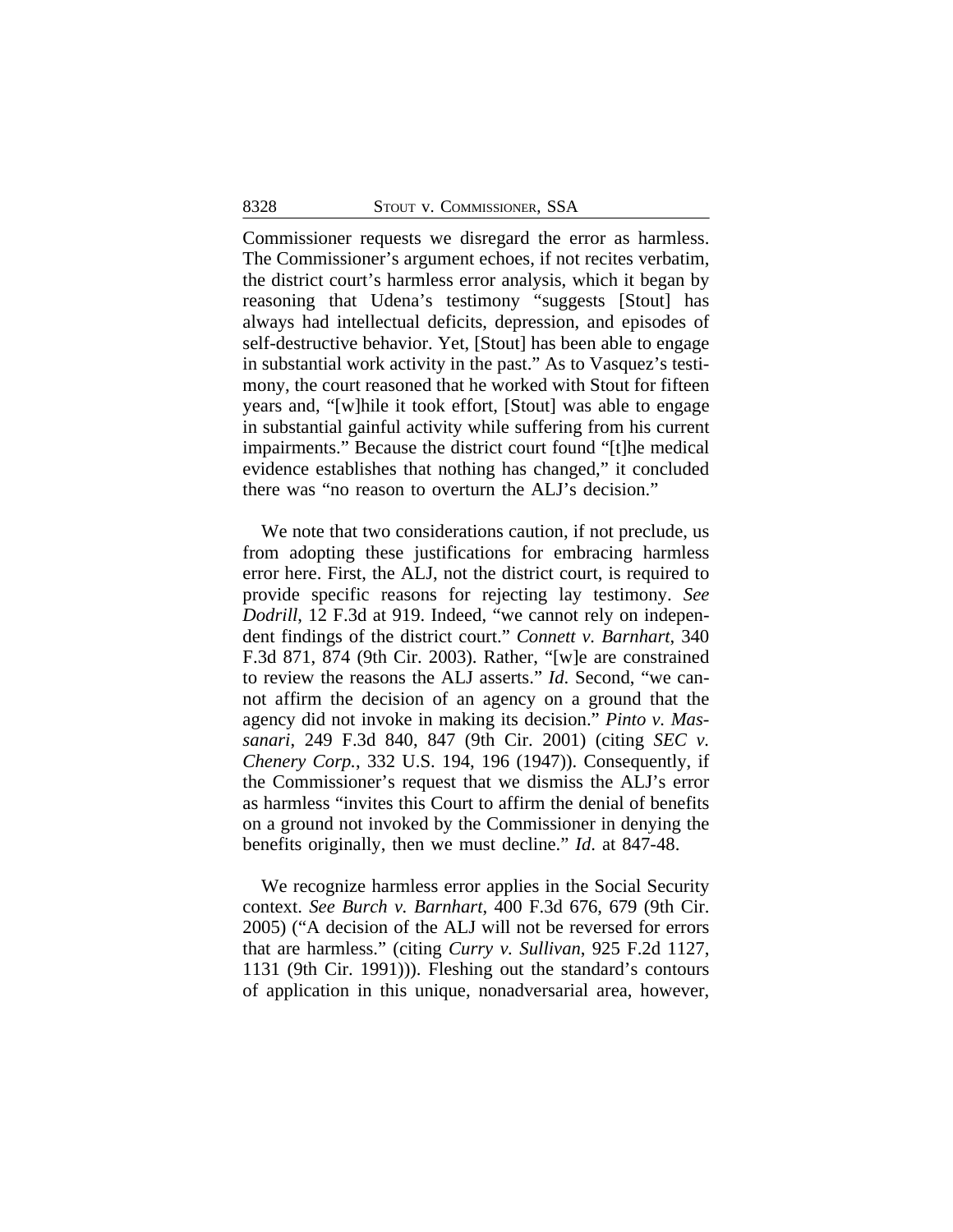leads us to conclude we must decline the Commissioner's current invitation to employ it here.

We recently applied harmless error where, unlike here, the ALJ expressly discredited testimony but erred in doing so. *See Batson v. Comm'r of Soc. Sec. Admin*., 359 F.3d 1190, 1195- 97 (9th Cir. 2004). In *Batson*, the ALJ found the claimant's pain testimony incredible based, in part, on the claimant's statement that he watched over six hours of television per day. *Id.* at 1196-97. The ALJ reasoned that the claimant's ability to sit for that amount of time while watching television indicated he could sit for at least six hours of an eight-hour workday. *Id*. at 1197. Although the record did not confirm the claimant always sat during his television viewing, we concluded that any error the ALJ committed in assuming he did was harmless. *Id*. We did so because the ALJ provided numerous other record-supported reasons for discrediting the claimant's testimony, which allowed our review to determine the ALJ's error did not materially impact his decision. *Id*.

We have also affirmed under the rubric of harmless error where the mistake was nonprejudicial to the claimant or irrelevant to the ALJ's ultimate disability conclusion. For example, in *Curry*, we held harmless the ALJ's erroneous vocational findings that the claimant was fifty years of age and had a G.E.D. because the findings were inconsequential to the ALJ's determination that she could perform "light work." 925 F.2d at 1130-31. Whether she was fifty or, as she testified, fifty-three years old, the claimant fell within the "closely approaching advanced age" category. *Id*. at 1131; *see* 20 C.F.R. § 404.1563(d) (explaining that, in considering age as a vocational factor, claimants aged 50-54 are regarded as "closely approaching advanced age")). Likewise, the claimant's literacy and ability to communicate in English rendered the G.E.D. finding "immaterial" to the ALJ's nondisability determination. *Curry*, 925 F.2d at 1131. Similarly, in *Burch*, after "[a]ssuming without deciding" the ALJ erred in finding the claimant's obesity was not a "severe" impairment, we held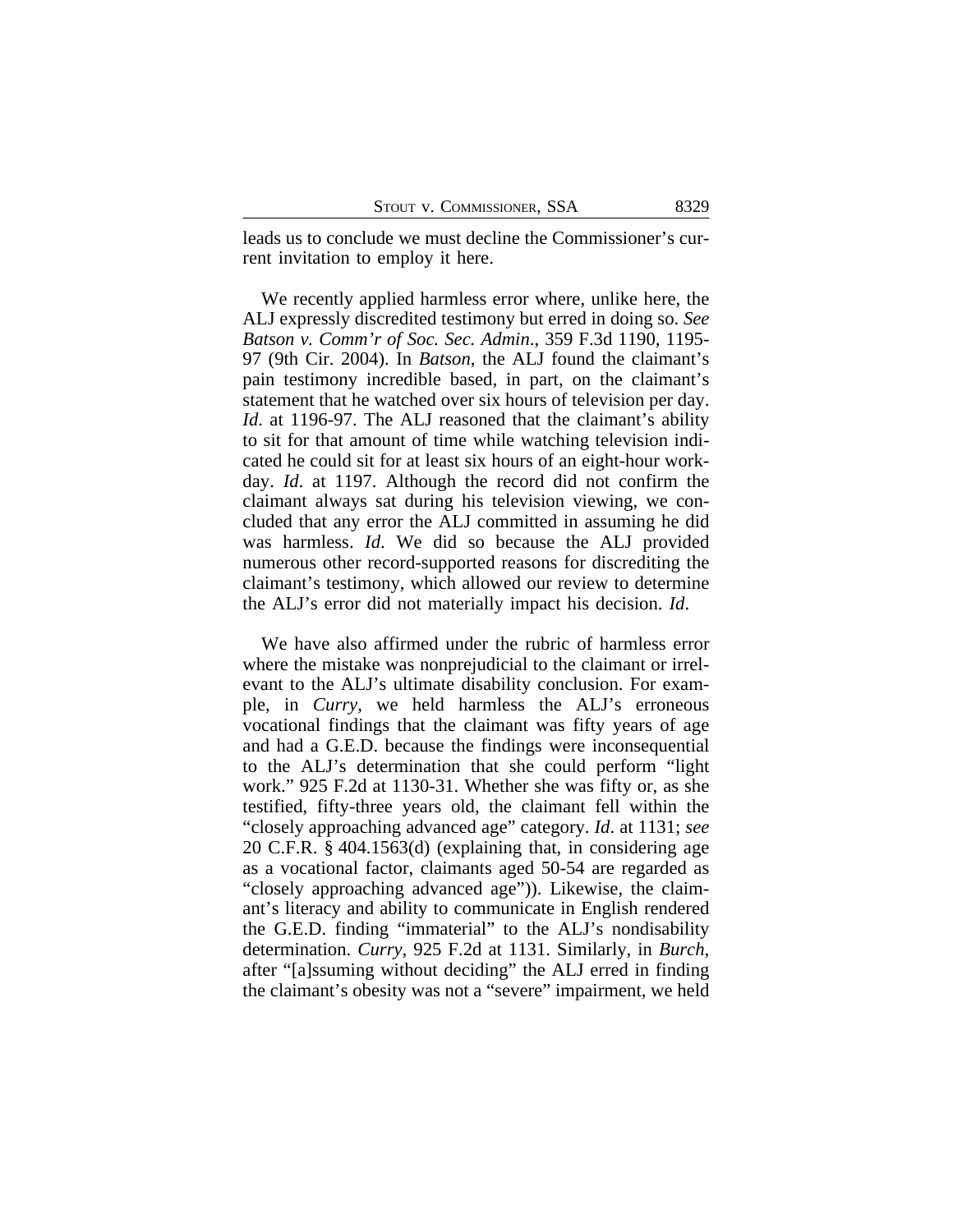the assumptive error did not require reversal because the step was "resolved in [the claimant's] favor." 400 F.3d at 682.

We have additionally found harmless errors that occurred during a procedure or step the ALJ was not required to perform. *See, e.g.*, *Matthews v. Shalala*, 10 F.3d 678, 681 (9th Cir. 1993); *Booz v. Sec'y of Health & Human Servs.*, 734 F.2d 1378, 1379-80 (9th Cir. 1984). In *Booz*, we held any error the ALJ committed in applying the medical-vocational grids was harmless because the exercise was "unnecessary" in light of the claimant's failure to overcome the nondisability presumption arising from an earlier, unappealed decision. 734 F.2d at 1379-80. In *Matthews*, we similarly held harmless the ALJ's failure, "whether or not the ALJ erred," to include the claimant's "staying in one position" limitation in his hypothetical to the VE. 10 F.3d at 681. We did so after determining the VE's testimony was "not required" because the claimant had failed to show he could not return to his past employment, and, in any event, the claimant had already testified that his past work required a combination of sitting and standing, thus rendering the limitation "not relevant." *Id*.

**[5]** We discern two particulars from these cases. First, in each case, the ALJ's error, if any indeed existed, was inconsequential to the ultimate nondisability determination. *See Burch*, 400 F.3d at 682 (concluding any error was nonprejudicial); *Matthews*, 10 F.3d at 681 (concluding any error occurred during hypothetical ALJ was "not required" to ask); *Curry*, 925 F.2d at 1131 (concluding errors were "immaterial"); *Booz*, 734 F.2d at 1379-80 (concluding error occurred during "unnecessary" procedure); *see also Brawner v. Sec'y of Health & Human Servs.*, 839 F.2d 432, 434 (9th Cir. 1988) (concluding any error ALJ committed in classifying claimant's past work as "light" was harmless where record supported ALJ's finding that claimant could perform other light work). Second, in not one of these cases did we conclude, as the Commissioner requests we do here, that an ALJ's silent disregard of lay testimony about how an impairment limits a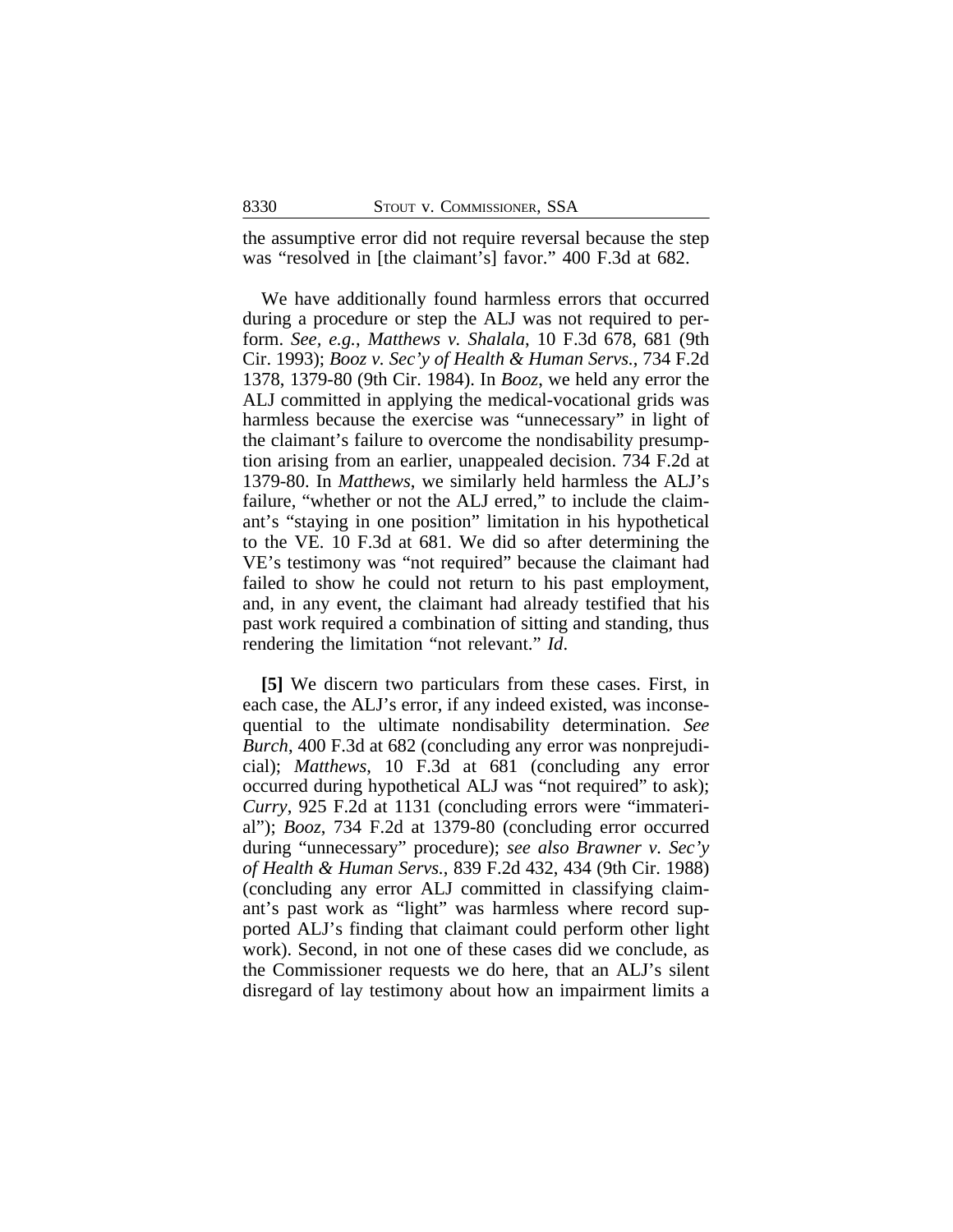claimant's ability to work was harmless. *Cf*. *Batson*, 359 F.3d at 1197 (holding harmless ALJ's partial reliance on assumption record did not support where ALJ gave numerous other record-supported reasons for adverse credibility finding). Rather, we, along with our sister circuits, have consistently reversed the Commissioner's decisions for failure to comment on such competent testimony. *See, e.g.*, *Merrill ex rel. Merrill v. Apfel*, 224 F.3d 1083, 1085-86 (9th Cir. 2000); *Schneider v. Comm'r of Soc. Sec. Admin.*, 223 F.3d 968, 974 (9th Cir. 2000); *Nguyen*, 100 F.3d at 1467; *Dodrill*, 12 F.3d at 919; *see also, e.g.*, *Godbey v. Apfel*, 238 F.3d 803, 809-10 (7th Cir. 2000); *Lucas v. Sullivan*, 918 F.2d 1567, 1574 (11th Cir. 1990); *Huston v. Bowen*, 838 F.2d 1125, 1131-33 (10th Cir. 1988); *Basinger v. Heckler*, 725 F.2d 1166, 1170 (8th Cir. 1984); *Stewart v. Sec'y of Health, Educ. & Welfare*, 714 F.2d 287, 290 (3rd Cir. 1983).

**[6]** In light of these cases, we hold that where the ALJ's error lies in a failure to properly discuss competent lay testimony favorable to the claimant, a reviewing court cannot consider the error harmless unless it can confidently conclude that no reasonable ALJ, when fully crediting the testimony, could have reached a different disability determination.

**[7]** In the present case, we cannot so conclude. If fully credited, the lay testimony supports a conclusion that Stout's mental impairments render him in need of a special working environment which, particularly when considering the VE's testimony, a reasonable ALJ could find precludes Stout from returning to gainful employment. Consequently, the ALJ's error in failing to provide reasons for rejecting it was not harmless.

**[8]** This conclusion is consistent with our prior harmless error cases in this area. Unlike in *Burch*, we cannot say the ALJ's error here was nonprejudicial to Stout. Based on his RFC determination and the VE's response to a hypothetical which both failed to account for lay testimony about how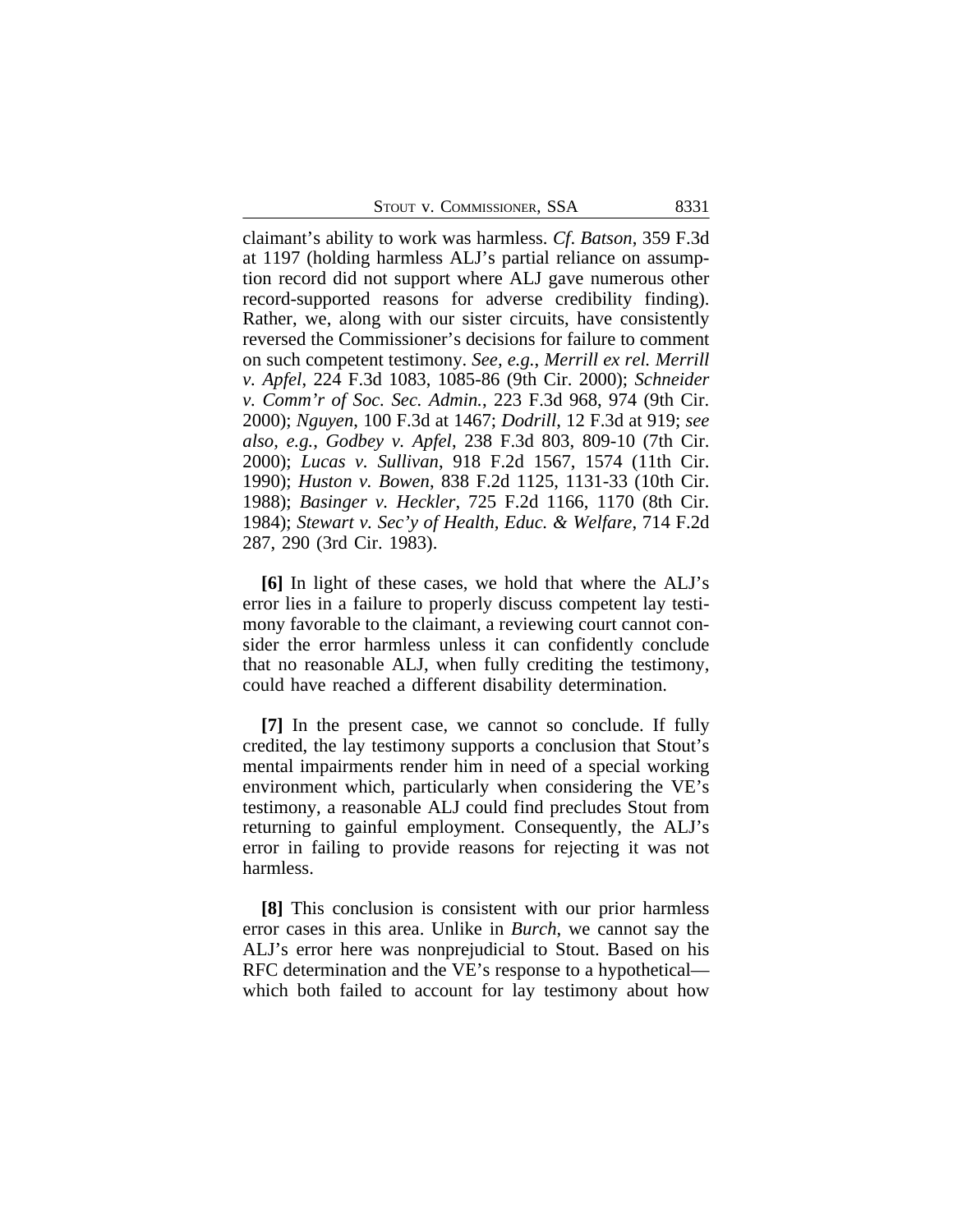Stout's impairments negatively affect his ability to work—the ALJ found Stout could return to his previous work and was, therefore, not disabled. *Cf*. *Burch*, 400 F.3d at 682 (concluding any error ALJ committed at step two was harmless because the step was resolved in claimant's favor). Nor can we conclude, as we did in *Curry*, that the ALJ's error was irrelevant to his nondisability finding. *Cf*. 925 F.2d at 1131*.* The VE specifically opined that constant supervision is unacceptable in competitive employment; yet, the ALJ articulated no reasons for dismissing the uncontradicted lay testimony indicating Stout needed such supervision to perform even simple tasks. This silent disregard thus leaves us, unlike in *Batson*, with nothing to review to determine whether the error materially impacted the ALJ's ultimate decision. *Cf*. 359 F.3d at 1190.

Moreover, the ALJ's error did not occur during an unnecessary exercise or procedure. *Cf*. *Matthews*, 10 F.3d at 681; *Booz*, 734 F.2d at 1379-80. Numerous regulations command the ALJ to consider, throughout the sequential process, lay testimony as to how claimants' impairments affect their ability to work. *See, e.g.*, 20 C.F.R. §§ 404.1513(d)(4) & (e), 404.1529(c), 404.1545, 416.913(d)(4) & (e), 416.929(c), 416.945. And, as we have held on many occasions, if the ALJ wishes to discount such testimony in accord with this obligation, "he must give reasons that are germane to each witness." *Dodrill*, 12 F.3d at 919; *Nguyen*, 100 F.3d at 1467.

## **IV**

**[9]** Because the ALJ failed to provide any reasons for rejecting competent lay testimony, and because we conclude that error was not harmless, substantial evidence does not support the Commissioner's decision that Stout can perform his previous work as a vine pruner. Consequently, we reverse the district court's judgment and remand with instructions to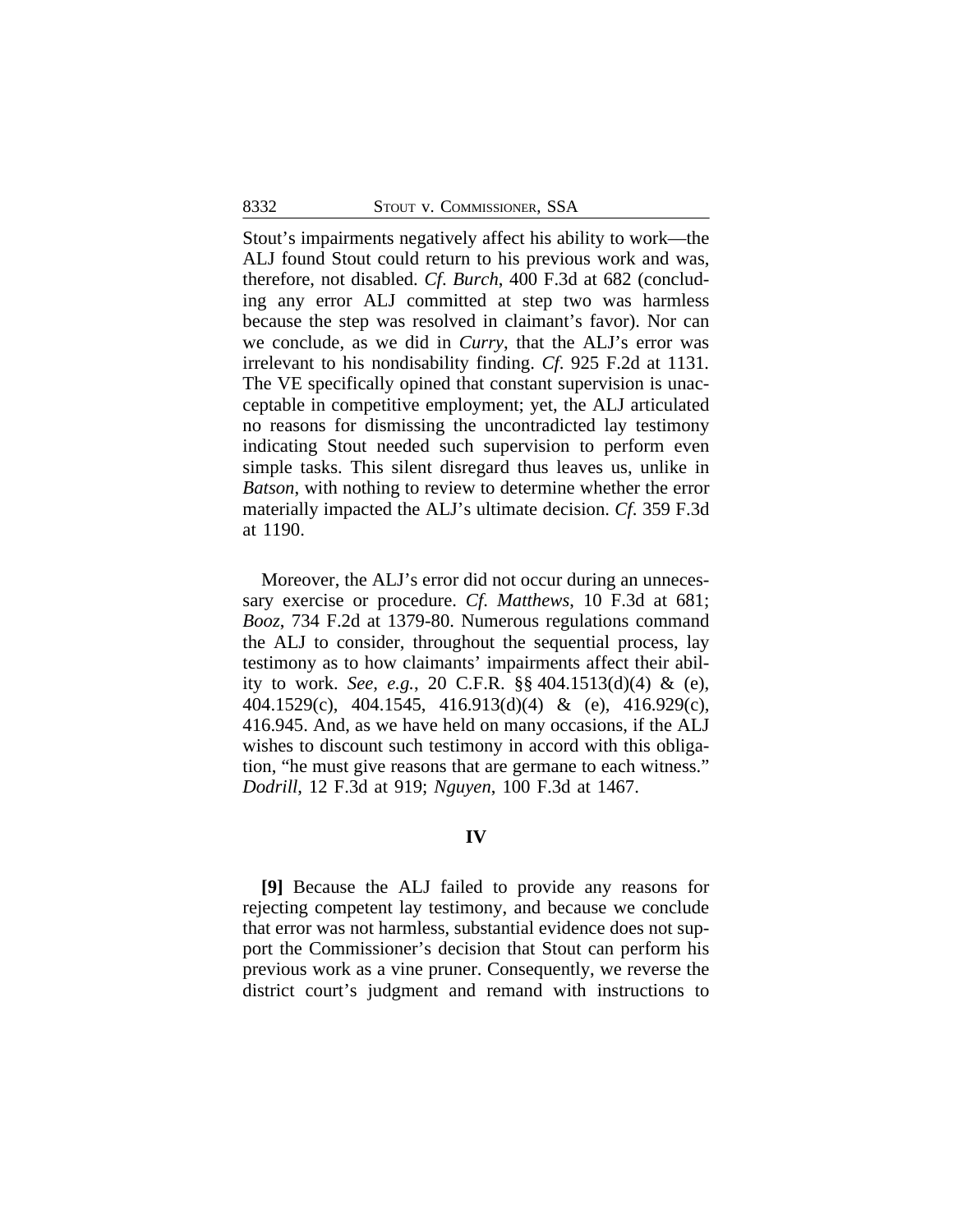remand to the Commissioner for further administrative proceedings consistent with this opinion.

## **REVERSED and REMANDED**.

#### O'SCANNLAIN, Circuit Judge, dissenting:

I respectfully dissent from the majority's conclusion that the ALJ's failure to comment properly on the lay witness testimony of Stout's sister and brother-in-law was not harmless error. I am persuaded, as was the District Court, that even if the lay witness testimony is credited, all the evidence taken as a whole overwhelmingly supports denial of Stout's application for Disability Insurance Benefits and Supplemental Security Income.

"A decision of the ALJ will not be reversed for errors that are harmless." *Burch v. Barnhart*, 400 F.3d 676, 679 (9th Cir. 2005). Here, the lay testimony, when viewed in conjunction with the evidence the ALJ properly considered, does not undermine the ALJ's finding that Stout can engage in his prior work as a vine pruner.

The thrust of the lay testimony was that, in his past work as a roofer, Stout had difficulty working with other people without supervision. Although the letter from Stout's brotherin-law, Jay Vasquez, used the term "constant supervision" to describe the assistance Stout requires, the remainder of Vasquez's letter indicates that Vasquez did not provide Stout literal, constant supervision during the ten years Stout worked in his construction company. It also indicates that after Vasquez closed his construction company, Stout worked as a roofer for another company without supervision and support from a family member. Similarly, the testimony of Stout's sister, Udena Stout, does not stand for the proposition that Stout